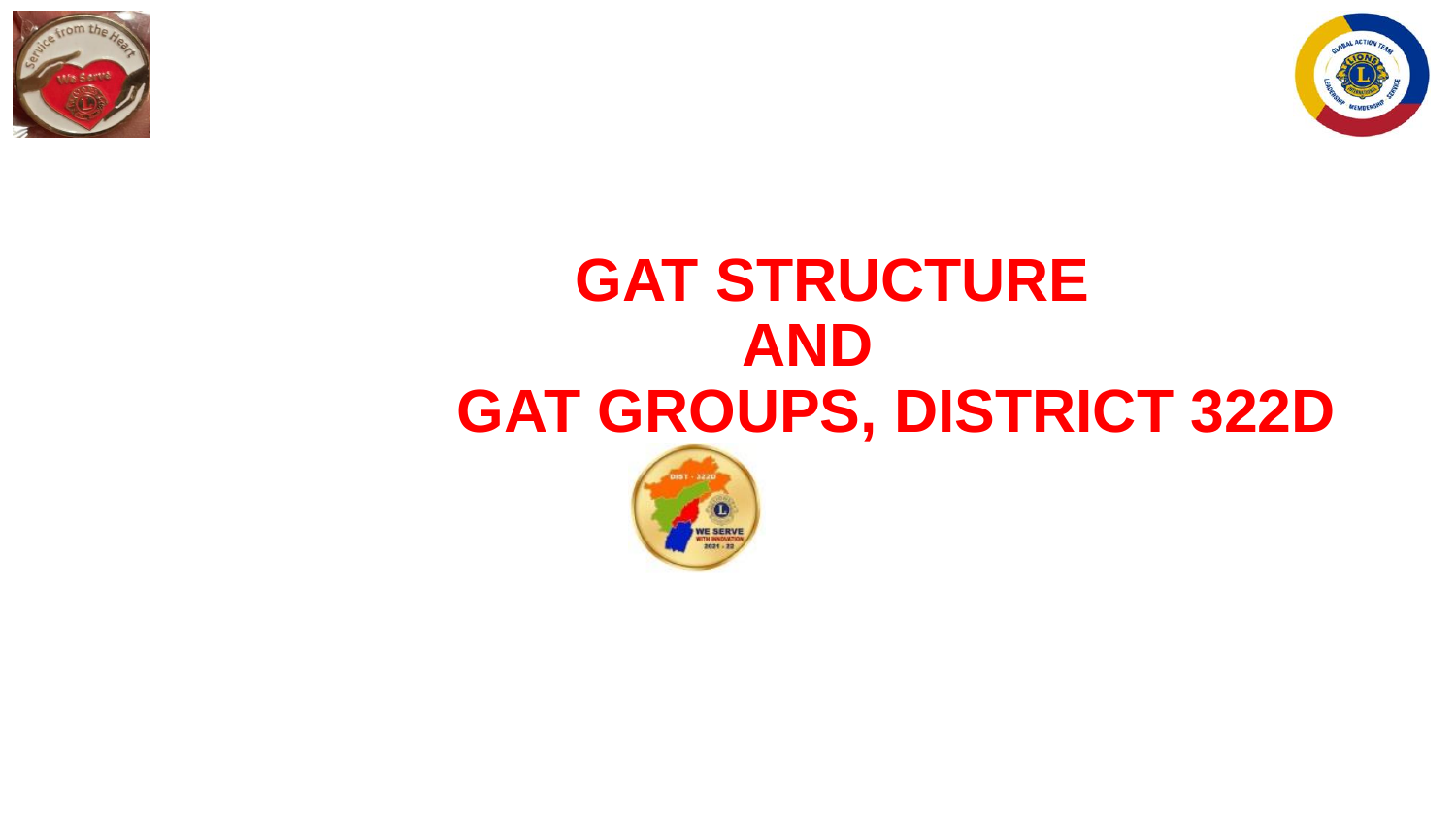

AMBASSADORS PAST INTERNATIONAL PRESIDENT INTERNATIONAL BOARD OF DIRECTORS ,LCIF BOARD OF TRUSTEE,PAST INTERNATIONAL DIRECTORS PAST DISTRICT GOVERNORS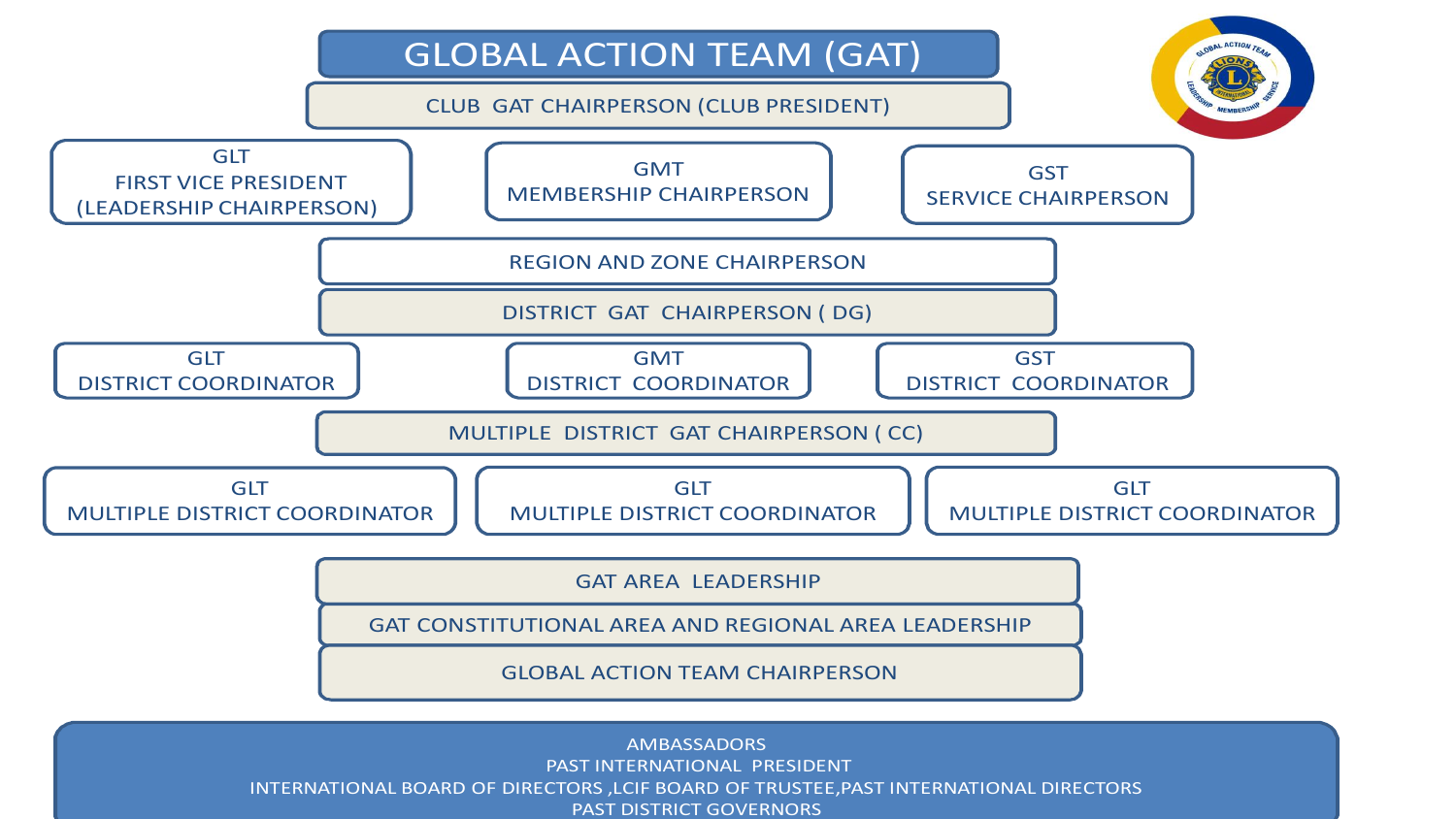## DISTRICT FUNCTIONING IN RELATION TO GAT (DISTRICT GAT )



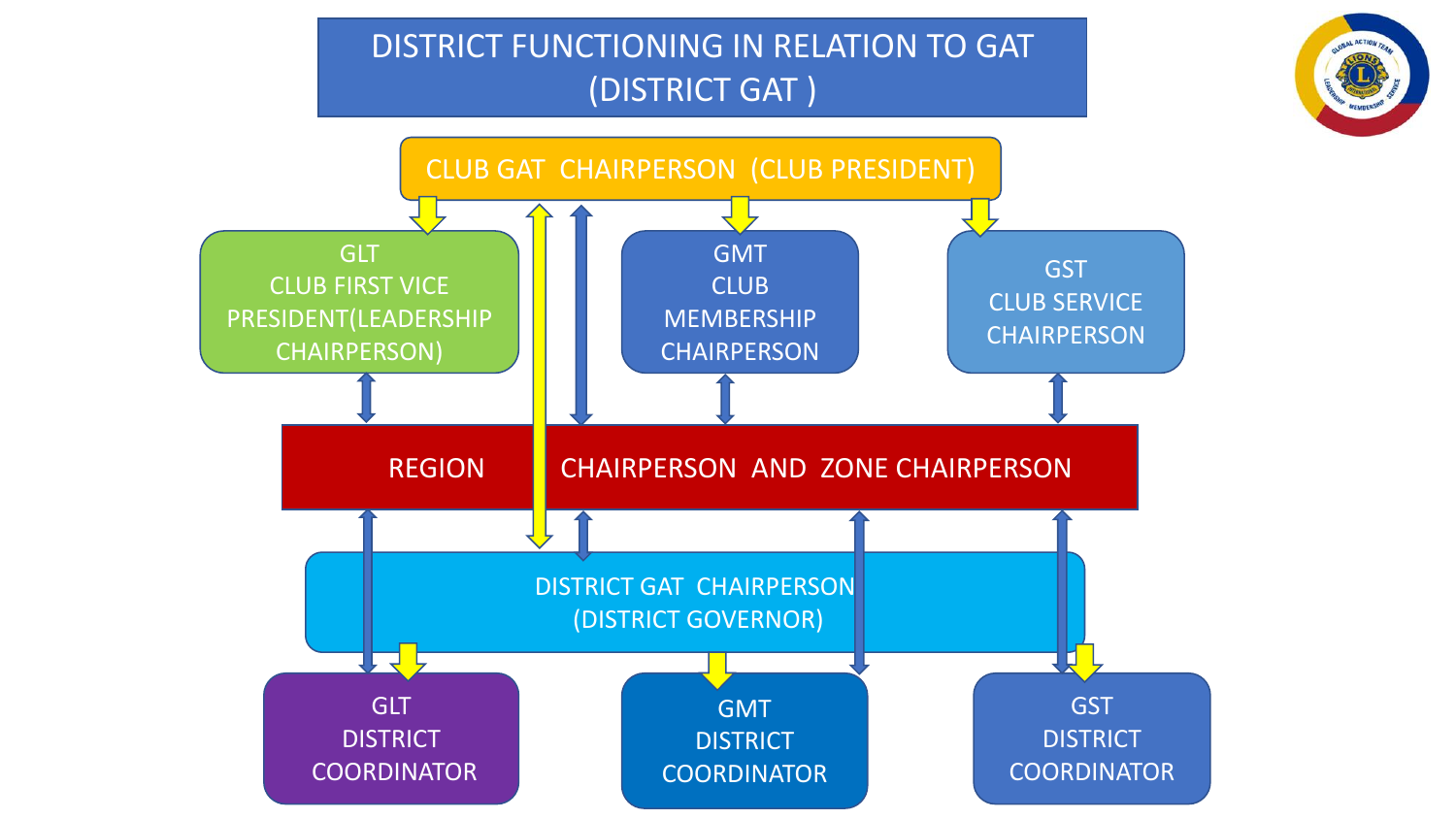

## GAT GROUPS

DISTRICT GAT

**DISTRICT** GST,GLT,GMT **GROUPS** 

ZONE CLUB GAT **GROUPS** 

REGION ZONE GAT GROUPS

CLUB GAT **GROUPS**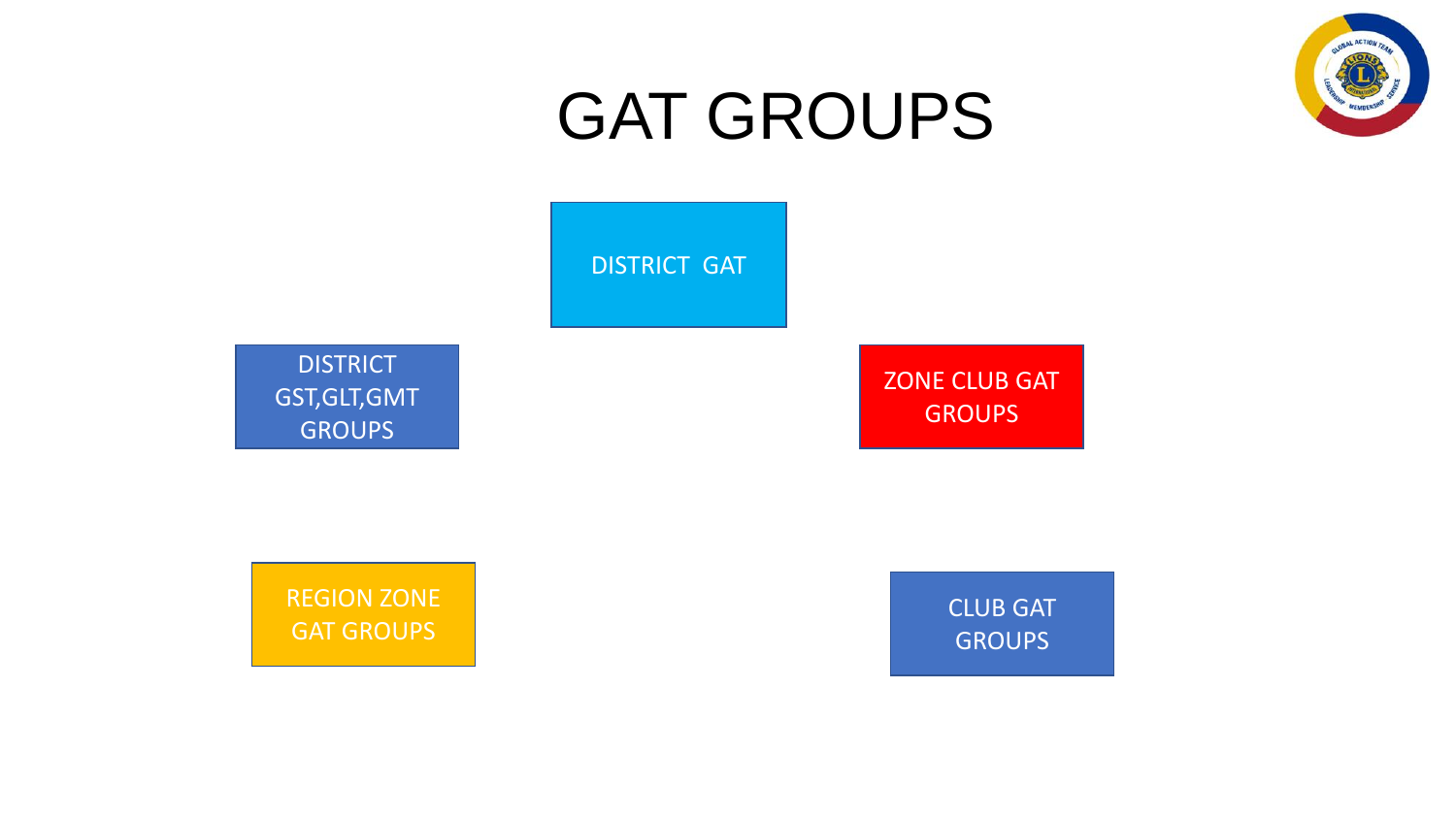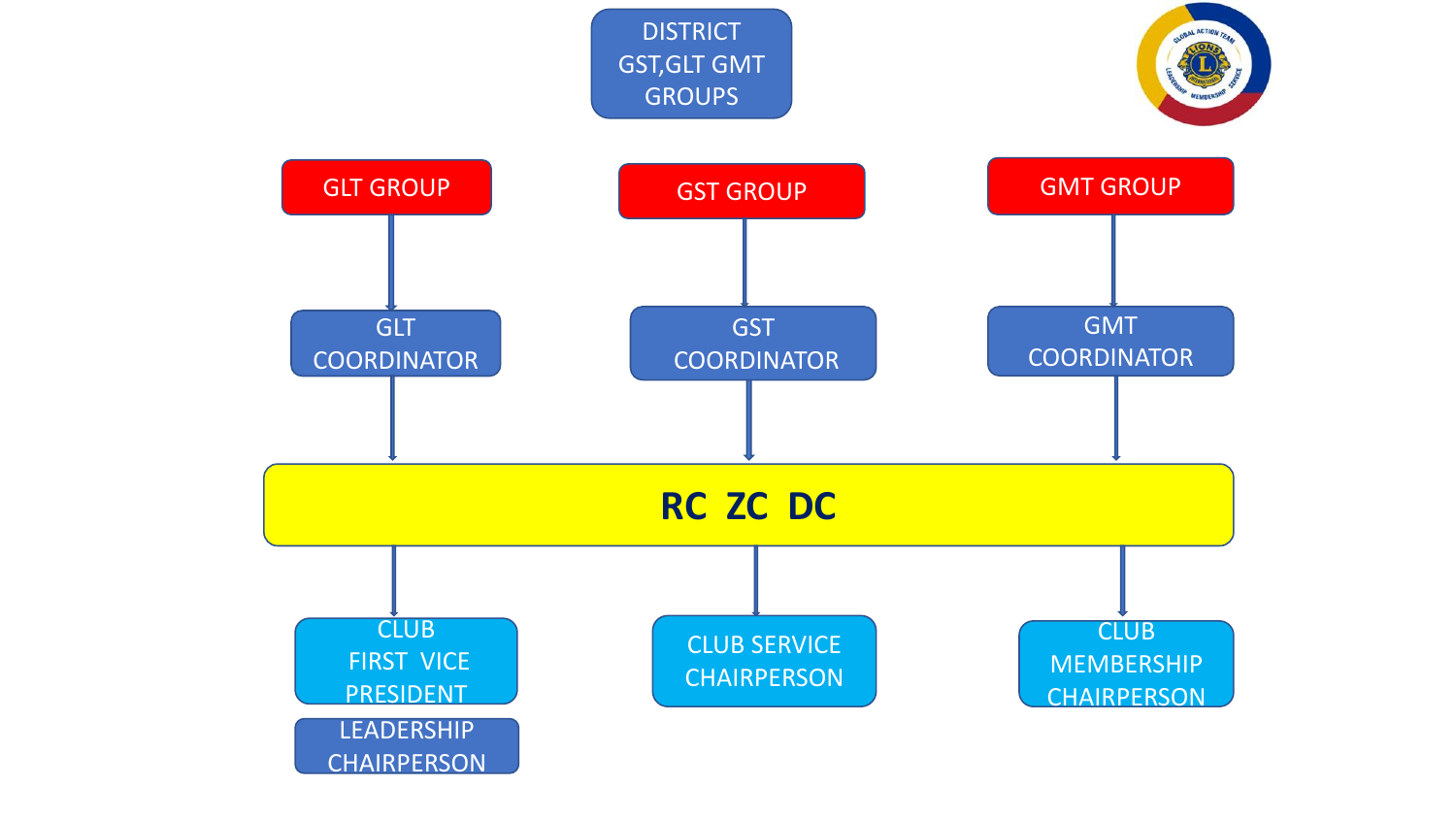## REGION ZONE GROUP



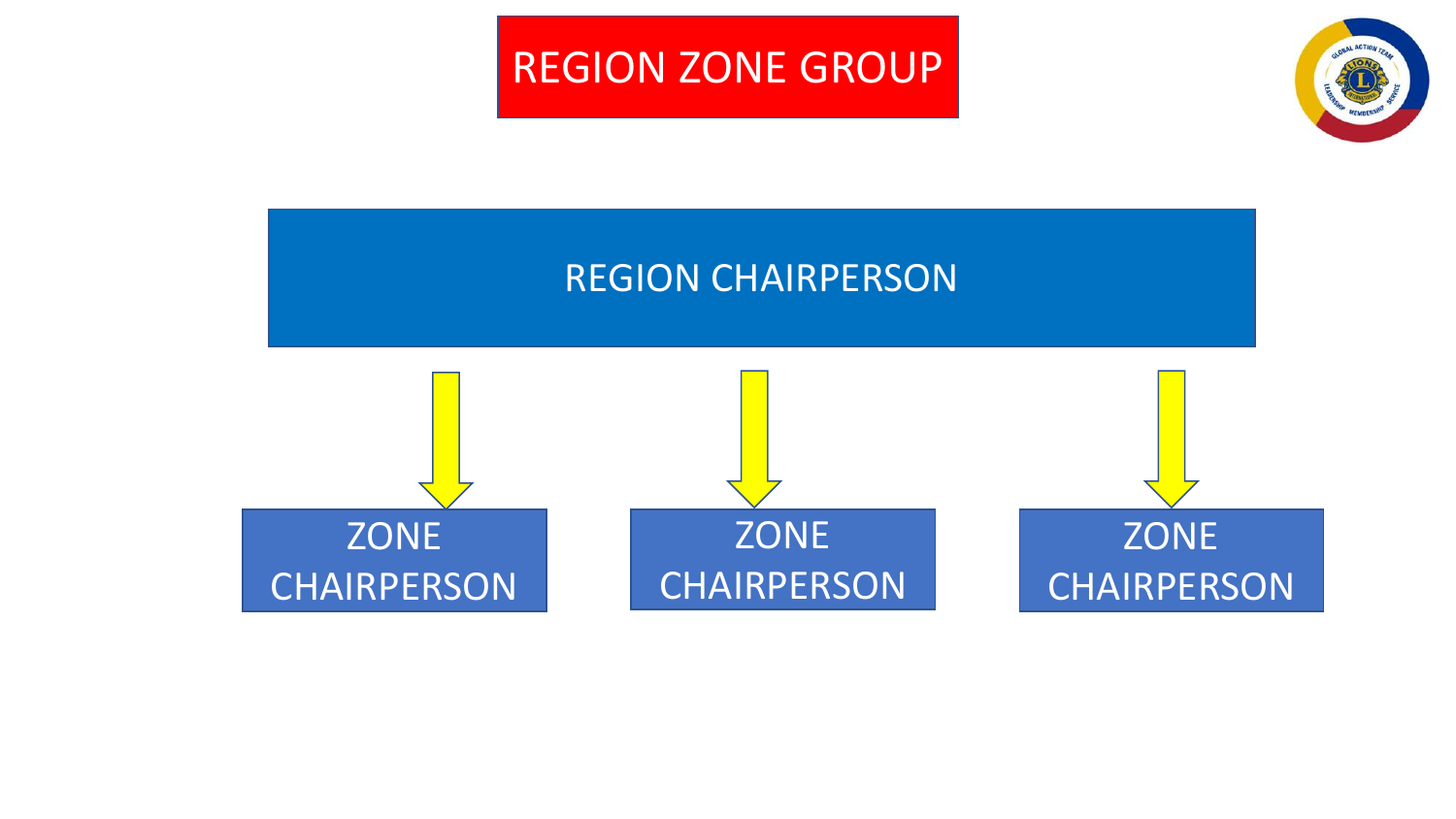